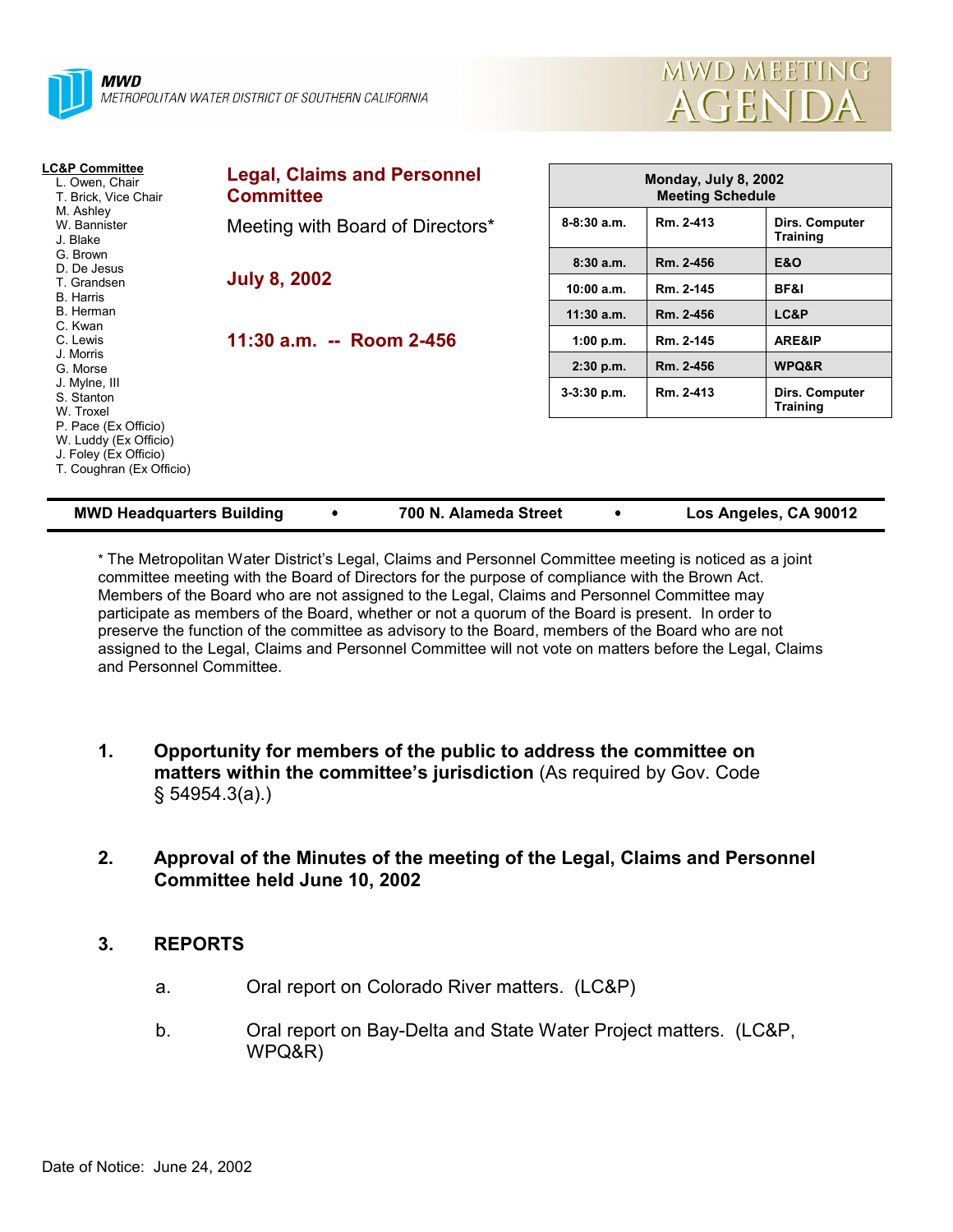#### **4. CONSENT CALENDAR ITEMS – ACTION**

**8-8** Authorize entering into and amending existing contracts with employment service agencies and professional firms supplying temporary personnel in the total amount of \$7.4 million. (LC&P)

#### **5. OTHER BOARD ITEMS - ACTION**

9-1 Report on mediation regarding the *Planning and Conservation League, et al. v. Department of Water Resources, et al*., Sacramento County Superior Court Case No. 95CS03216. (LC&P) **(To be distributed at meeting) [Conference with legal counsel—existing litigation; to be heard in closed session pursuant to Gov. Code ß 54956.9(a)]**

#### **6. BOARD INFORMATION ITEMS**

None

# **7. COMMITTEE ITEMS**

- a. Oral report on arbitration of dispute between the California Department of Water Resources and Southern California Edison arising out of their two power contracts **[Conference with legal counsel—existing litigation; determination whether to initiate litigation; to be heard in closed session pursuant to Gov. Code ßß 54956.9(a) and 54956.9(c)]**
- b. Report on MAPA contract negotiations [Conference with labor negotiators-Metropolitan designated representatives: **Joseph Tait and Debbie Dillon; Employee organization: Management and Professional Employees' Association; to be heard in closed session pursuant to Gov. Code ß 54957.6]**
- c. General Counsel's 2001/02 Business Plan First through Fourth Quarters **(Written report to be sent separately)**
- d. General Counsel's report of monthly activities

# **8. FOLLOW-UP ITEMS**

None